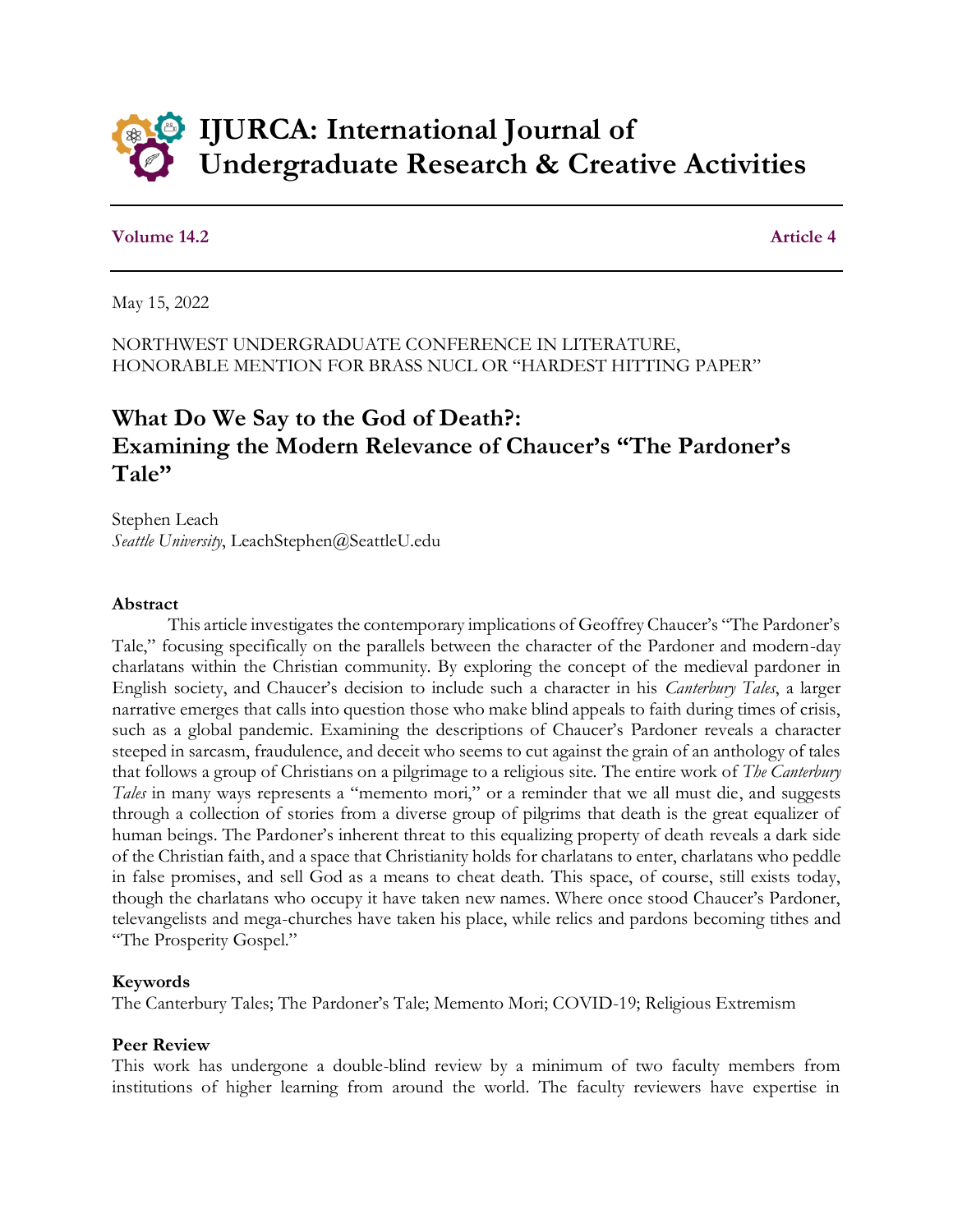disciplines closely related to those represented by this work. If possible, the work was also reviewed by undergraduates in collaboration with the faculty reviewers.

# **Acknowledgments**

Thank you to Dr. Kate Koppelman whose mentorship in our course on Geoffrey Chaucer inspired me to think deeply about the parallels between The Canterbury Tales and our modern moment.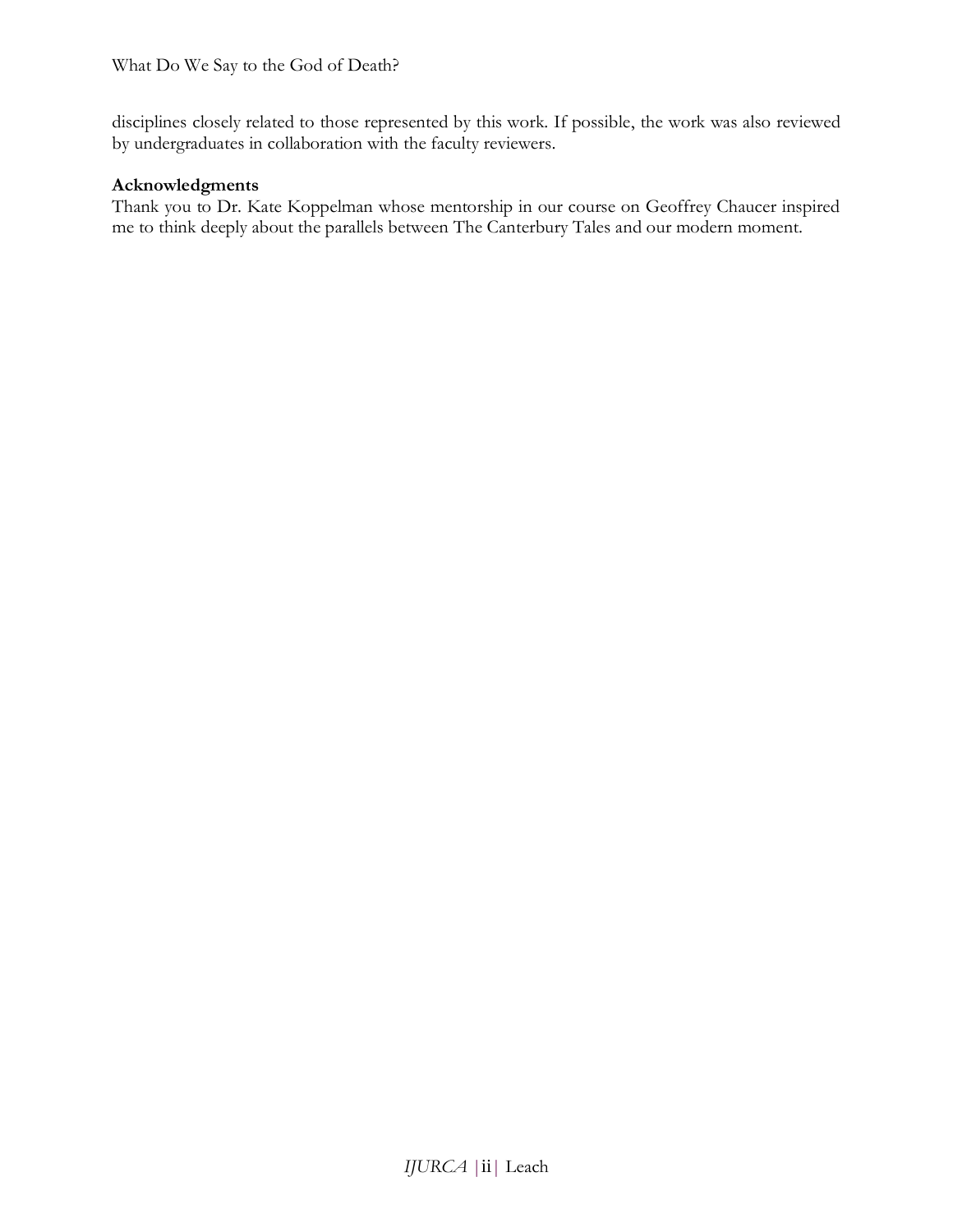In an era stricken with such afflictions as environmental catastrophes, astronomical wealth inequality, and a global pandemic, a story that serves to remind us that someday "we all must die" might hit a little too close to home, but Chaucer's *The Canterbury Tales*, and especially his "Pardoner's Tale" hold deep relevance to this current moment. Central to Geoffrey Chaucer's *The Canterbury Tales* lies the thematic identity of the piece as a *memento mori*, or an artistic reminder that someday everyone will eventually die. Chaucer's writing at the turn of the fourteenth century in medieval England contains a myriad of tales featuring changing attitudes and ideas, as the three estates began to mix, the Black Death began to end, and the future was all but certain. Of these tales, "The Pardoner's Tale" notably is the only tale to explicitly mention the Black Death, a pandemic plague which draws many comparisons to the pandemic that is currently raging, COVID-19. "The Pardoner's Tale," both in story and storyteller, seems to threaten the very essence of *The Canterbury Tales*, offering a moral story about the pitfalls of avarice as told by a charlatan whose very job serves to fool Christian churchgoers into purchasing fake relics and indulgences. This threatens the entirety of Chaucer's work in two major ways: the first being that the pilgrimage underlying the story itself is a religious journey to the site of St. Thomas Beckett, a revered martyr, and the stories are all being told on the way to a religious experience. This story in particular, (which thematically displays the cost of greedily chasing and holding on to money) aims to open up the pilgrims to the idea of spending their own money on the Pardoner's wares. The second threat that the pardoner creates comes from his profession and who he is. If the tales are meant to be read as a *memento mori*, a reminder that we all must die, the point of this collection seems to be in proving that in death all human beings are finally equal, that nothing but our souls depart the earthly world with us. So why did Chaucer include a religious charlatan as a storyteller on a pilgrimage of faith? Especially one who appears to exhibit such an indifferent attitude toward death that it seems to undercut a central theme of the anthology itself? "The Pardoner's Tale," questions the authority of blind appeals to faith, calling out the opportunists who seek to profit off of turbulence, upheaval, and anxieties surrounding plague and death. It thereby may allow modern readers and scholars to better understand the state of modern Christian extremism and the charlatans who deal in the same lies and deceit of Chaucer's Pardoner, capitalizing off of a global pandemic. Through his presentation of the Pardoner, Chaucer provides a framework for critically examining those who peddle in hope and prey on misery, which can and must be applied to those abusing faith for personal gain in any century.

Chaucer seems to view his character the Pardoner in a somewhat sarcastic vein, as a harmful component of the Christian establishment that deserves to be questioned before joining in the new future unfolding in the Middle Ages. Christian imagery and promises of buying one's way into heaven might not be so easily consumed in a new culture of blended estates. This characterization of the Pardoner as a potential outsider becomes immediately obvious in the "General Prologue" of *The Canterbury Tales*, and the physical description offered tends to occupy much of the exploration of this tale by modern scholars. The description may, however, also be seen as a discrepancy in the text and offers the first instance of deceit and hypocrisy that quickly become the staples of the Pardoner's character. Chaucer seems to offer an expanded and progressive worldview towards most of the individual pilgrims, like the Wife of Bath, for example, but this does not seem to apply to the Pardoner, who some argue is satirized based on gender and identity (Whitney 359). Chaucer's description of the Pardoner makes it clear that the gender identity of this character remains in question:

"His wallet biforn hym in his lappe Bretful of pardoun, comen from Rome al hoot. A voys he hadde as small as hath a goot. No berd hadde he, ne never shoulde have: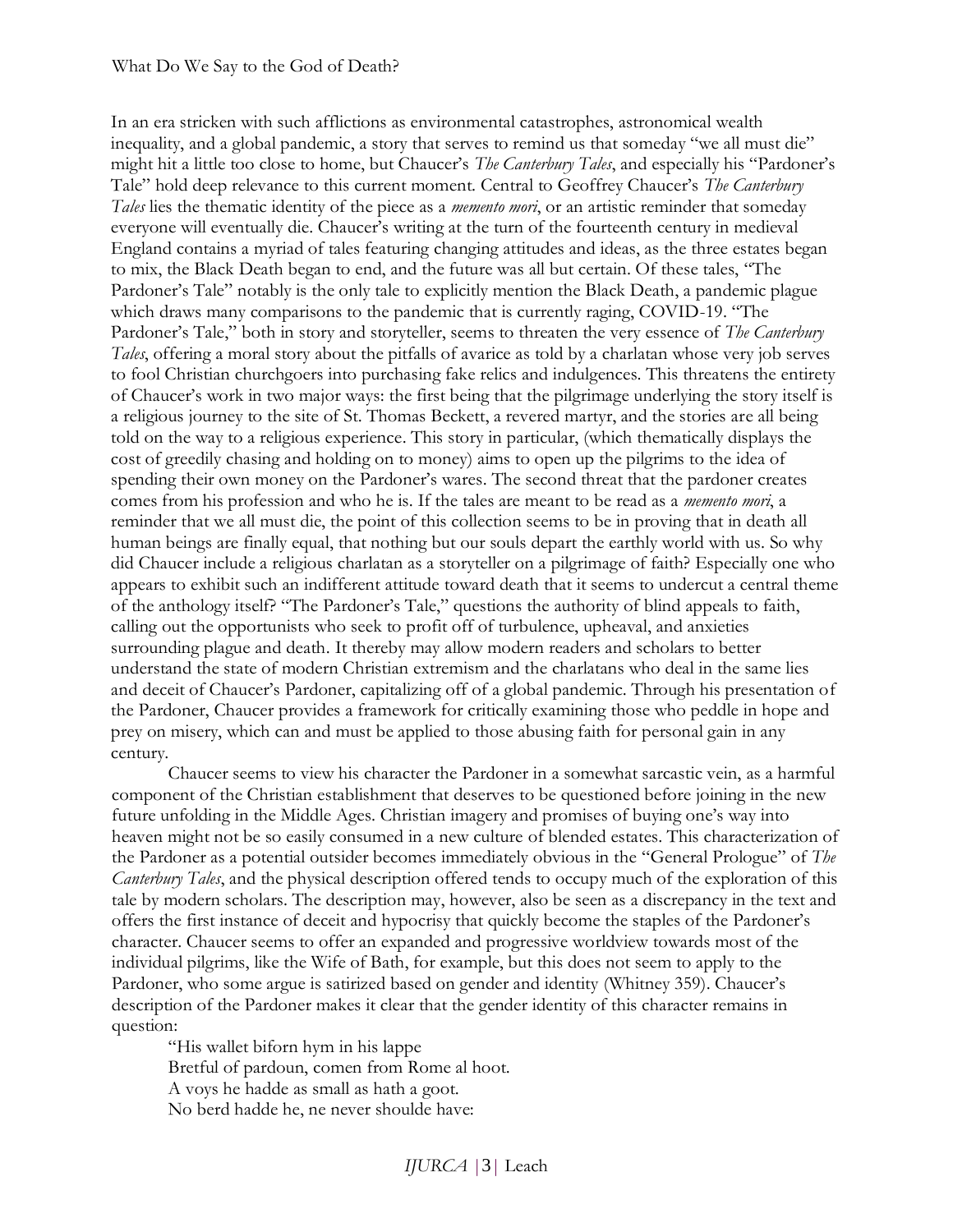As smothe it was as it were late have. I trowe he were a geldyng or a mnare. But of his craft fro Berwyck or Ware

Ne was ther swich another pardoner." ("General Prologue," Lines 686-693) Based on the imagery of the wallet, as well as the comparison to a "geldying or a mare," many scholars read the description of the Pardoner as a eunuch, or a castrated man. Later in the text, the Pardoner discusses affairs with women in several towns, pointing to the possibility that while castrated, he is still capable of sexual acts. Others assert that the Pardoner may be a non-binary gender and see the language used as "hermaphroditic" evidence. Elspith Whitney suggests that the gendering of the Pardoner actually does not matter, and that what is important about the descriptions of his body simply is the confusion itself: "While critical reading of the Pardoner once perhaps reduced his deviancy to an overly determined physical condition, the pendulum has now swung toward the opposite extreme, threatening to make the particulars of the Pardoner's body irrelevant" (Whitney 359). Whitney goes on to discuss the intricacies of masculine stereotypes in the Middle Ages, detailing that even simply only having daughters could constitute one a "feminine" figure, or less of a man. In this way, it is clear from the beginning of the tale that Chaucer is intending to make the Pardoner a potentially satirical figure, but most importantly, one who attempts to posture as something he is not.

"The Pardoner's Tale" itself offers a much more complicated piece of this puzzle, providing another layer through which Chaucer textures his investigation of the shifting tides of the time and further poking holes in the Pardoner as a religious figure. The character of the Old Man brings in a sense of paganism to the story, while presenting a lesson in morality and greed. The Old Man in the tale offers to lead the characters to death, but instead points them toward treasure and riches. While revealing to the travelers that he cannot die, The Old Man speaks of his "earthly mother": "And seye, 'Leeve Mooder, leet me in! / Low how I vanysshe – flesh and blood and skyn! / Allas, whan shul my bones been at reste?" ("The Pardoner's Tale," lines 731-733). This image runs contrary to a typical mother image of the Virgin Mary for Christianity at the time. The earth mother creates a deeply pagan image, which questions the storyteller's authority as a seller of Christian relics and indulgences. By creating tension in the story and the storyteller, Chaucer effectively highlights the problem with the Pardoner and brings back the level playing field of death in the tales altogether. Gudrun Richardson highlights this point in his essay, while pointing to the positive side of Christianity expressed in the text as well: "Chaucer, by his use of the Earth Goddess with her liminal status between life and death, asserts the positive nature of death as part of the natural continuum. Perhaps this is a criticism of the Church, but it is also an affirmation of Christianity's fundamental message of redemption" (Richardson 327). According to Richardson, Chaucer is questioning the way the church seems to operate, but expresses optimism for faith and Christianity, and importantly maintains the narrative that we are all equal in death. Whether or not Chaucer questions the entirety of Christian faith and Christianity through this tale, he clearly intends to cast doubt on the Pardoner's Christian integrity, without disturbing the universal truth of *memento mori*. The story itself also intends to prime the audience to purchase relics and pardons, as the tale the Pardoner tells holds a moral theme that condemns greed.

Of course, "The Pardoner's Tale" ends with a shameless merchandise plug, as the Pardoner attempts to sell relics and pardons to the other pilgrims, this time invoking the anxieties around the potential for death along the way to their ultimate destination of the site of St. Thomas Beckett:

For aventures whiche that may bityde. Paraventure ther may fallen oon or two Doun of his hors and breke his nekke atwo. Looke which a seuretee is it to yow alle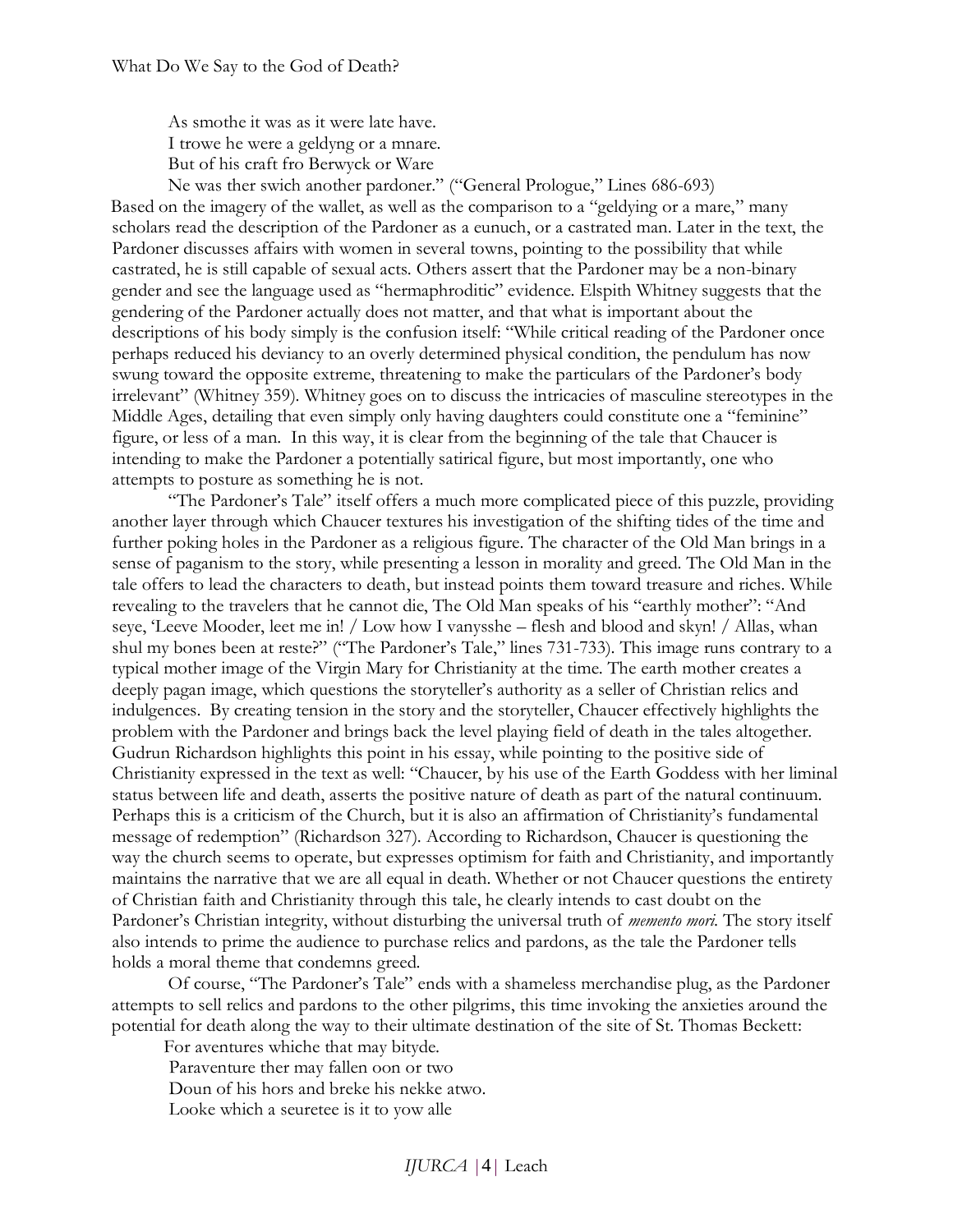That I am in youre felaweshipe yfalle, That may assoille yow, bothe moore and lasse, Whan that the soule shal fro the body passe. I rede that oure Hoost heere shal bigynne,

For he is moost envoluped in synne. ("The Pardoner's Tale," lines 934-942) The Pardoner's attitude in the transition from storyteller to swindler once again creates a discontinuity around the perception of death in the tale. Approaching the idea with a certain nonchalance, the Pardoner seems to view death and the anxiety surrounding it as a tool for personal gain, suggesting that the pardon he offers is a practical necessity on a dangerous trek. Furthermore, the promise the Pardoner offers, though false, consists of converting earthly wealth into a leg up in death, calling into question the status of death as the great equalizer. Scholar Takami Matsuda argues that this moment reveals the full extent of the Pardoner's true exploitative nature, stating "the Pardoner's claim is made possible by the presence of various practical means of securing individual salvation which grew up in response to the establishment of the doctrine of Purgatory. Here the Pardoner is depicted as consciously exploiting such an established system of salvation for his personal gain" (Matsuda 314). The Pardoner leans heavily on the Christian belief system of a purgatory that necessitates a certain amount of net good to move on from, and this is all taking place in a time of the plague, when death lurks around every corner and people are afraid. This exchange culminates in a bout of anger from the Host himself, which can be read as an expression of general anger toward this kind of exploitative behavior.

The anger that Harry Bailey conveys toward the Pardoner feels extreme during a first glance at the text, as he uses vulgar language and aggressively violent threats to express his disdain for the Pardoner's digression, but the historical context of this text might reveal where all of that anger comes from. During the active years of the Bubonic Plague, the population of England saw a rapid decline that nearly cut its total in half, and while no actual number is certain, estimates suggest that upward of 25 million people died due to the Black Death in totality ("Black Death"). With so much death surrounding the pilgrims' everyday lives, playing around with salvation could easily stir up some unsettled emotions. The other nefarious aspect of the Pardoner's pitch is that it seems to target a vulnerable population: those who are desperate or deeply afraid. Considering the greater metaphor that the Pardoner might represent, the Host's anger creates a catharsis for anyone who may have had personal experience with a grifter or a conman. In an age that feels inextricably linked to Chaucer's time, the parallels between the Pardoner and modern-day Christian leadership, especially televangelists and those peddling the infamous "Prosperity Gospel," are striking.

The concept of the Prosperity Gospel quite simply suggests that investing one's money in the church will return dividends because God himself will shower those who donate with fortune and luck. An article published by *Reformation Charlotte* offers this excerpt from notorious televangelist Kenneth Copeland's book: "Do you want a hundredfold return on your money? Give and let God multiply it back to you. … invest heavily in God; the returns are staggering … Every man who invests in the Gospel has a right to expect the staggering return of one hundredfold" (Copeland 67). Similar to the way the Pardoner preys on those afraid of death, Copeland preys on those who are poor and desperate, growing such a large personal net wealth that he is able to afford his own 20 million-dollar private plane ("Reformation Charlotte"). Much like the Pardoner, Copeland does not practice what he preaches.

The "Prosperity Gospel" does not just limit itself to wealth, however, and during the early days of the COVID-19 pandemic, the rhetoric surrounding the return on investment on one's health led to a perfect storm of confusion, twisted ideologies, and unfettered ignorance. Pastors and televangelists alike continued to ignore public health policy, holding church services and large public gatherings during the utmost peaks of infectivity risk. Many churchgoers even bought into their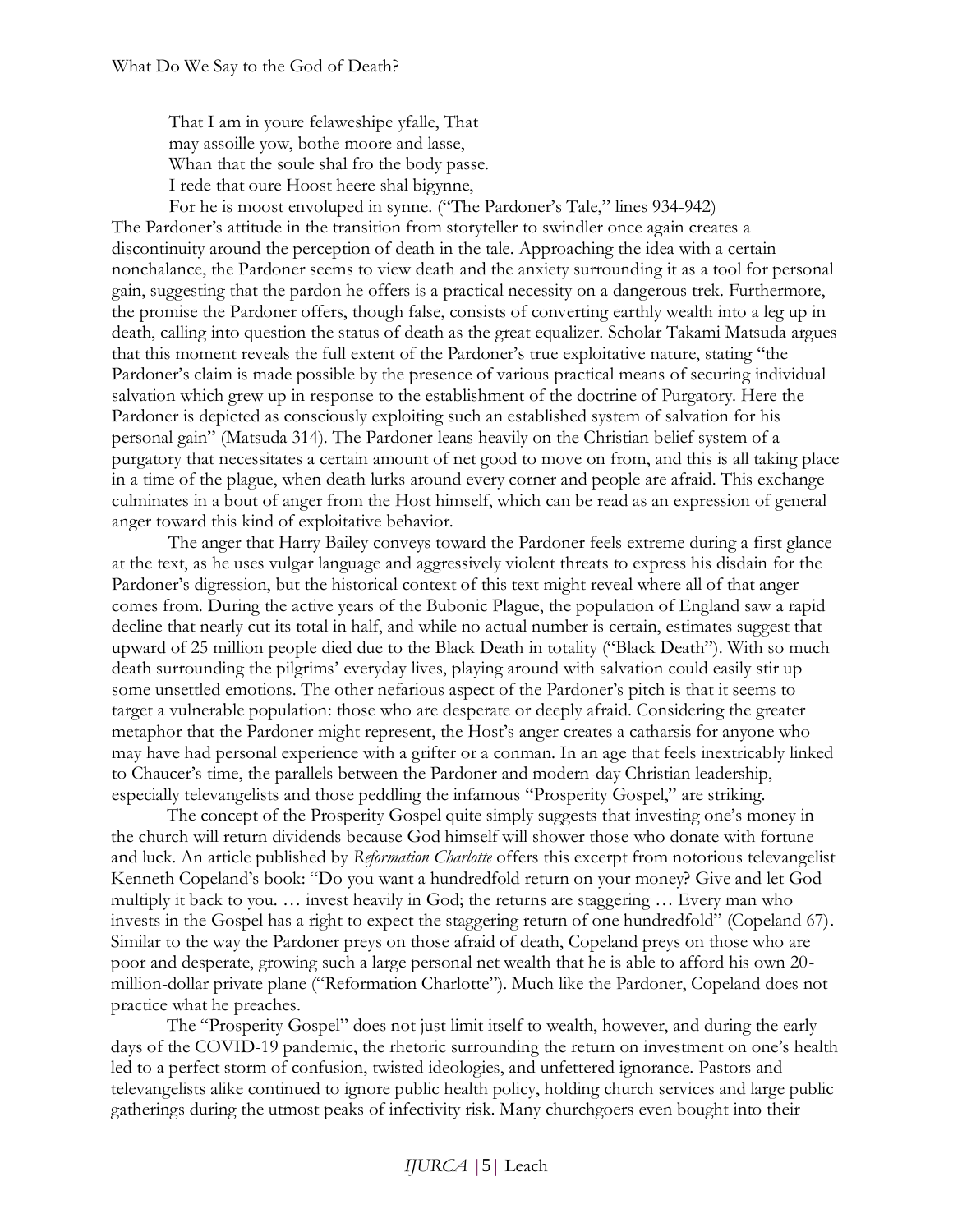religious leaders' rhetoric to the point of believing that by receiving communion they would not be infected. One woman even stated that she "wouldn't be anywhere else. I'm covered in Jesus' blood. All these people go to this church. They could get me sick but they're not because I'm covered in his blood" (Yearling). The pardons and indulgences of the Pardoner have taken on a new form in the present-day United States, spawning an odd sense of perceived invincibility or, at the very least, a Pardoner-like indifference toward death itself. The hollow promise, however, remains the same, resulting in many of the unfortunate faithful paying the ultimate cost for buying this modern rhetoric.

In a time when Christian Americans are losing their lives and their jobs to the novel coronavirus, Kenneth Copeland continues to sell the concept of the "Prosperity Gospel" to a ludicrous degree. In 2020 Copeland demanded of his congregation not to stop tithing, declaring "Hey! Your job's not your source. If it is, you're in trouble. Jesus is your source! Whatever you do right now, don't you stop tithing! Don't you stop sowing offerings" (Turley). Much like the Pardoner, what Copeland is really doing is selling the promise of God's grace and God's favor, something that he has absolutely no power to give. The modern timeline took an even zanier turn for the worse when Copeland declared an end to the pandemic by "blowing the wind of God" at it. Preaching in a sermon, he said "I blow the wind of God on you. You are destroyed forever, and you'll never be back" (Woodward). Copeland offered rhetoric that sold believers on continuing to ignore safety protocols and public health measures in order to keep the churches open and the donations flowing in the absolute weirdest way possible, and yet it still worked.

At first, it certainly seems odd that Chaucer would include a religious charlatan in his anthology of tales which follow a group of pilgrims as they set out on a deeply religious journey, but of course he had a deeper plan for the Pardoner. "The Pardoner's Tale" allows for an intensive investigation into some of the unhealthy and problematic customs associated with Christian faith, and the ways in which belief allows a space for someone like the Pardoner to enter and prey on the anxious and the fearful. Through this critical investigation, Chaucer supplied a framework with which we can investigate any such charlatan or fraud hiding behind the guise of God and faith. First and foremost, the simple eyeball test can be revealing already to the potential discrepancies that may indicate fraud. In real life they will not be so obvious as the extreme level at which Chaucer made the Pardoner's body something to question, but in simply looking at Kenneth Copeland, it is obvious that something is not quite right about him. The expensive suits and his arrival in his own private plane should be questioned; he obviously does not live to serve if he spends that kind of money on himself. The Pardoner's story itself also presents a critical opportunity for examination of character, and just as there are flaws in the Christian integrity of the "The *Pardoner's Tale*," modern televangelists reveal chinks in the armor as well. To use another Kenneth Copeland example, "blowing the wind of God" presents a completely ludicrous speech, which not only places him as a vessel of God, but one with a similar omnipotence and power, a level of vanity that makes no sense from a Christian perspective. Further, we could continue to apply the pagan lens to Copeland and read his speech as a potential appeal to a "wind God" or other earthly deity. Finally, the most important and obvious piece of this charlatan puzzle is quite simply what the Pardoner asks of others, what Copeland, Osteen, and other televangelists ask of their congregations: the actual selling of false promises. The Pardoner sells the promise of salvation after death, and televangelists like Copeland sell the "Prosperity Gospel," but it all boils down to the exact same product: an empty promise. The significance of "The Pardoner's Tale" to a modern audience cannot be understated. History is cyclical in many ways, and the history of human nature does not change rapidly. Charlatans will always cling to those of deep faith, and Chaucer's warning, as well as his framework for critically evaluating and identifying these frauds, proved useful centuries ago and will remain relevant for centuries to come.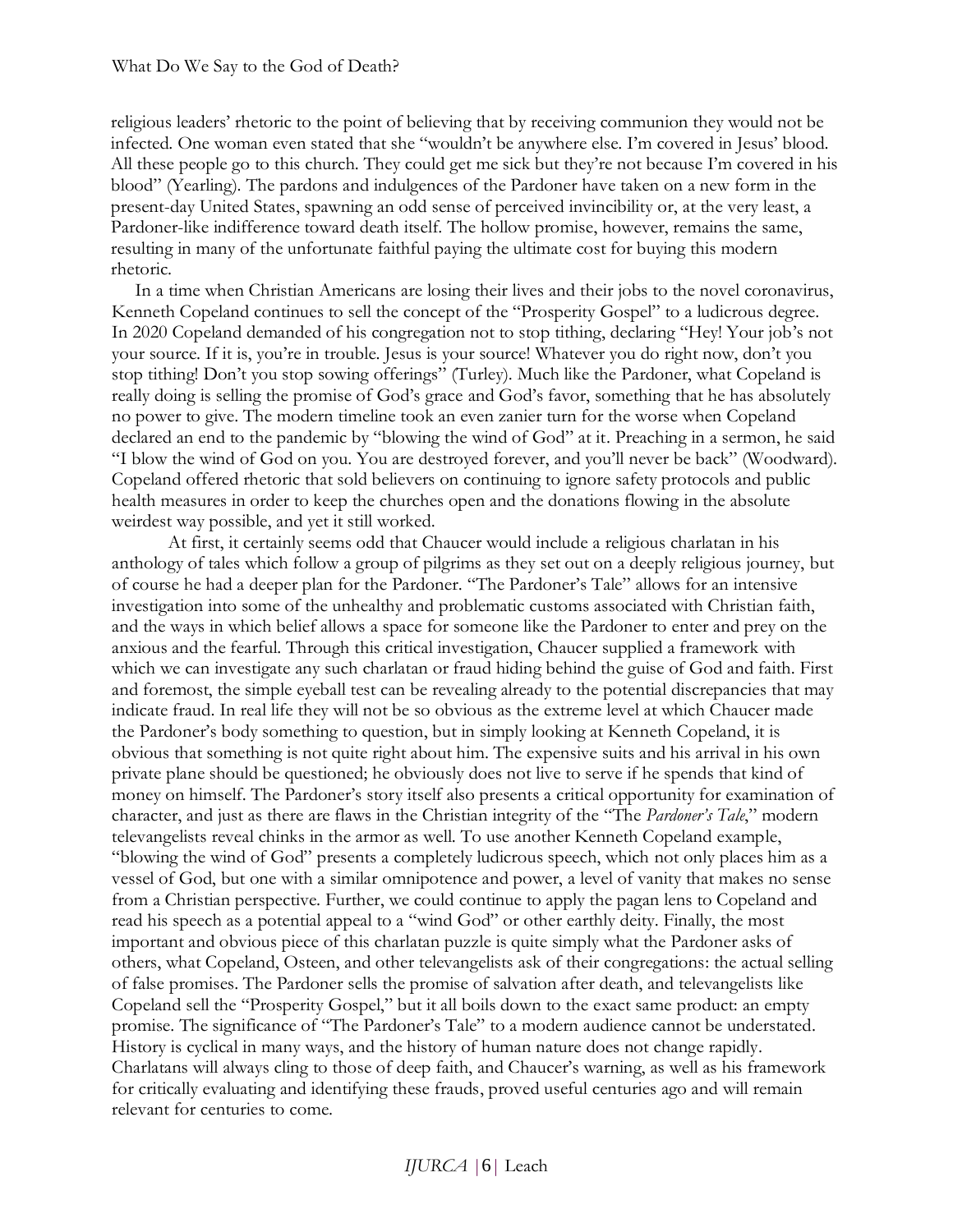What Do We Say to the God of Death?